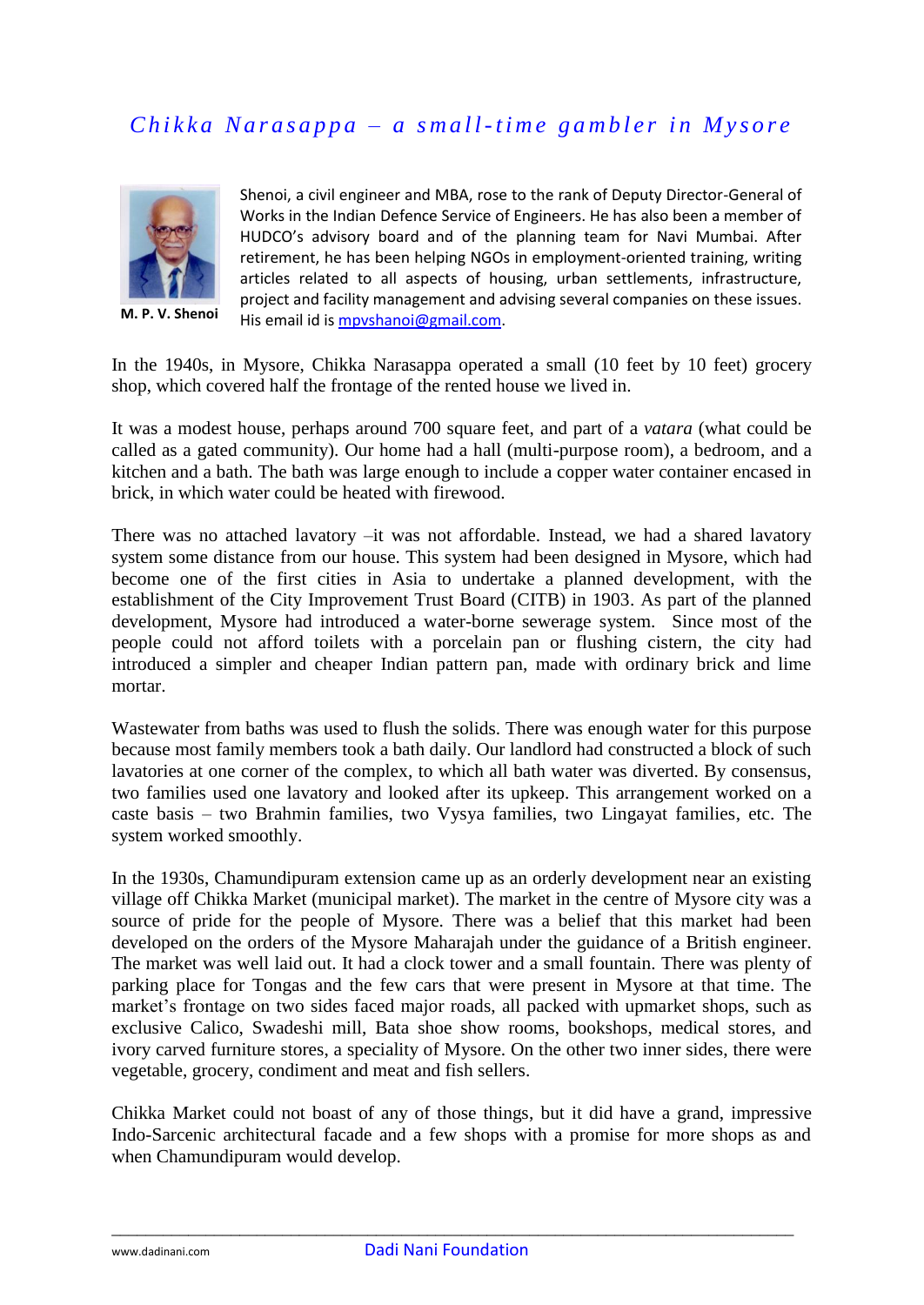Our house-cum-shop was in a complex known colloquially as *Nanju Malige* (shops built by Nanju). Nanju was a wholesale grains merchant. He had bought a triangular plot and enclosed it with shops at the front and houses at the back, with a huge open area serving as inner court.

The inner court had two public water taps. There was a large lime concrete platform with a few small (1.5 ft x 2 ft wide and about 1.5 ft high) inclined platforms with granite slabs on top, which were used to wash clothes. Women would soak the dirty clothes in a bucket of water, apply some soap, fold it lengthwise, lift it high and beat the clothes on the slab. Then, they would rinse and squeeze dry the clothes. Beating on the stone was supposed to remove dirt.

There was a huge honge tree nearby. This place provided an ideal spot for women of the complex to meet and gossip.

One road defining the triangular plot was a macadam (non-tarred) highway leading to Manandavady in Kerala, which was known for the tropical forests surrounding it and the forest produce such as timber and honey. The other was a new tarred road from the city to Chamundipuram, leading ultimately to Chamundi hill.

The shop on the front left side of our house was occupied by Chikka Narasappa, son of a zamindar who owned a large tract of land near Nanjangud, a pilgrim town about 20 km away from Mysore, and lived there. His only son went to school, but dropped out. As Chikka had no interest in farming and loved city life, his father had rented the premises, provided the capital, set up shop and handed it over to him for running.

The front of the shop was covered with interlocking planks that were 12 to 15 inches wide. These planks were held vertical by two timber channel sections at the bottom (sill) and top (lintel) that had deep grooves in to which the planks slid in. The middle plank had a short chain, which went around an iron eye fixed in the sill. A lock passed into the eye and locked the shop. This simple design was cheap and affordable but cumbersome. Every morning the lock was opened, the central plank was lifted out of bottom slot, slanted and taken out. Then other planks were removed one by one. They were then piled one above other on the outside. They sometimes served as additional display space on which open sacks of rice and other grains were kept. The planks also served as ramp to bring up sacks of rice and other heavy loads. The planks perhaps had been coated with cashew nut oil but were not painted.

Chikka Narasappa was unimpressive to look at. Dark, short, rotund and with a balding pate, one would not recognize him in a crowd. One could not say when he had last taken a bath. He wore a short lungi, which might have been white in colour when it was bought. Over that he wore an unironed shirt of bright colour. He always carried a red striped all-purpose towel. He constantly chewed betel laced with tobacco, and spat the juice periodically in to the storm water drain, which ran along the street, with impeccable accuracy.

He was religious. Perhaps more accurately, he was highly superstitious. His forehead had three bands of ash drawn prominently across. He wore ruby ear studs, as was the custom with the affluent gentry of those days. He would not like to have a Brahmin as the first customer in a day, as seeing a single Brahmin was not considered auspicious. He would not like to see a black cat. He would not sell anything to the first customer if the customer wanted something worth 1 *pice* (4 *pice* = 1 *anna*) or 1 *anna* (16 *annas* = 1 rupee) as the number 1 was considered inauspicious to start the day"s trade. He would curse if anyone sneezed only once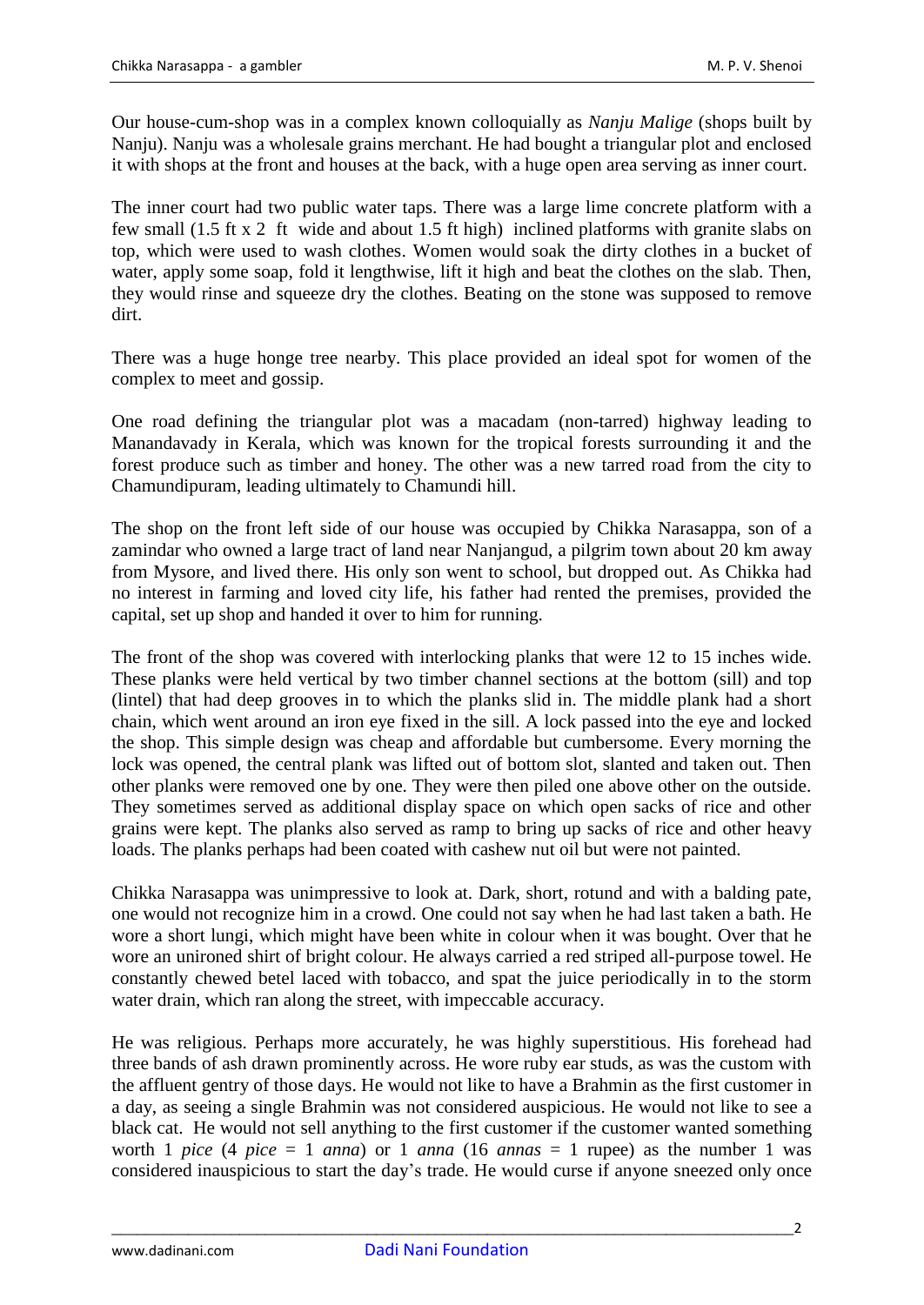in his presence. He would not purchase anything from a door-to-door salesman during *Rahukala*, an inauspicious period.

Being a zamindar's son and used to bonded labour at his village house, he was lazy. Therefore, his father had supplied him one or two servants. They were changed every year or two, as it was felt a longer stay in the city would spoil them and encourage tendency to run away.

I doubt that he took much interest in the business. Maybe his father was supporting him financially all the while. However, the stay in the city had given him opportunity to gamble on New York cotton prices, and bet on horse races. He gradually became an addict. Horse races took place regularly on Saturdays and Sundays in Bangalore and during the Dusserah time in Mysore. Betting on New York cotton was an everyday affair. He had a few friends, who were also hooked, and would often gather at his shop in the afternoon. He was also a prey for astrologers and palmists, who would promise him that a windfall was just around the corner.

He would arrive at the shop around 10 in the morning with his servant boy. They would take around half an hour to open the shop and arrange the planks. Then the boy would carry out ritual of sweeping and dusting the premises. If he found a dead rat, he would pick up, hit it twice, and throw it on to the road for crows to pick up. Then, Chikka Narasappa would survey the scene, pick up a few stick of *agarbathi* (joss-sticks), light them, and take them round three times in front of photos of Lord Shiva and Lord Ganapathy, and stick them in crevices.

Then, he would sit down on the raised platform at the front corner. He would open the top of a Davenport (a small short writing desk with drawers*)* in front of him to see how much cash he had in there. He would then open the shop for customers and his friends. His customers were few because people felt that his merchandise was of poor quality. Most of his customers bought on credit – those who could afford to pay cash stayed away.

In the evening, the boy would switch on a lone incandescent bulb to light the shop. Chikka narasappa would chant "*Shiva, Shiva, Parvete Parameswara, nammappa kapadappa*" (O Lord Shiva, Consort of Parvati, Our father in heaven, please protect us), simultaneously raising his folded hands reverentially towards the bulb. [Most Hindu households, including ours, followed this practice, with the prayer itself dependent upon whether one"s presiding deity was Shiva or Vishnu. Our parents would scold us if my siblings and I did not do it. So wherever we were, whether in street or in the house, we would turn towards the light source, fold our hands, and pray.] Around 9 pm, Chikka and his servant would start closing down the shop. [If I remember correctly there used to be a siren at nine in the city to help people know the time as very few people had watches or clocks.] They would leave by 9:30 pm.

My contact with Chikka started when I was four years old and continued up to his tragic end. One day, around nine in the morning, he beckoned me towards him waving an orange flavoured peppermint. I was attracted by the peppermint. He made me squat before him, with my legs crossed, facing East. Then he took out a small bluish pocketbook and opened it. He asked me to close my eyes and place a finger of my right hand on the open page. I did this, and he wrote something on a scrap paper.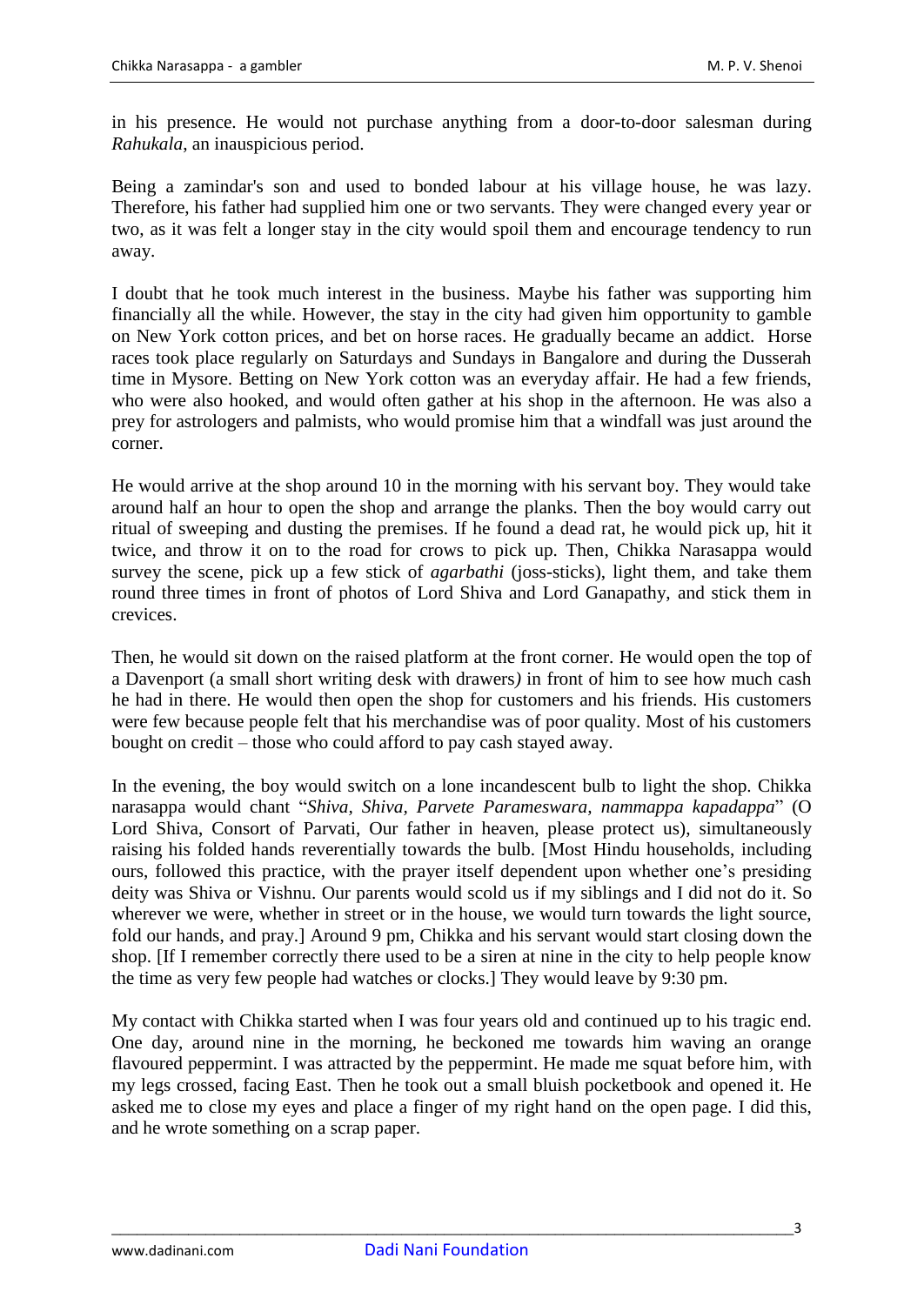He repeated this on several other pages. Then he closed the book, gave me the peppermint and asked me to go away. He warned me not to tell anyone, including my mother. The greed of getting another peppermint made me keep his secret.

After a few days, he called me and gave not only a peppermint but also a candy made out of monkey nut and jaggery. That pleased me very much and made me think that this "uncle" liked me. This happened two more times in the following month.

Once I heard Chikka Narasappa tell his friends that I was a lucky boy. That pleased me even more. That evening when my mother scolded me for teasing and quarrelling with my younger sister, I told her not to think I was bad. After all, "shopkeeper uncle" thought I was born under a lucky star! That made my mother suspicious. On her repeated enquiry, I had to tell her that uncle made me point out something in some pages of a small book.

The same night, she reported this to my father, who called me for a hearing. I had no choice but to tell him the whole story. My father laughed and let me off. I overheard my father saying that it had to do races and, I was being used to indicate the name of the horse or its number. He also told my mother that Chikka Narasappa must have made some money.

However, my father warned me to avoid Chikka Narasappa, as it was possible that Chikka Narasappa might ill-treat me in the future. But that did not worry me as I could hardly understand what could the ill treatment could be.

After a gap of time, Chikka Narasappa again made me do this twice or thrice. After one such occurrence, he called me to his side and pinched my thigh, which made me scream. He immediately put his hand on my mouth, smothered the cry, and warned me not to tell any one. This action made one his friends idling there say, "Why do you punish the poor boy if your luck is bad?" That made him cool down and gave me a chance to run away.

After that incident, I started avoiding him, though he continued to use some other small boys in the block for this purpose. But I could not escape him because the temptation of candy was too strong. And, when he lost, he pinched me. The higher the loss the harder and longer was the pinch. Sometimes the pinching was so severe that I would limp for hours. When my limping was noticed by my mother, I pretended that I was injured at play.

Over the years, gambling became a way of life for Chikka Narasappa. He would bet even on results of Dusserah football matches, the Tonga races, etc. He would always hand over his shop to his servant boys on weekends travel to Bangalore, bet on horses and return by night passenger train to Mysore. In those days, there was no online betting. So travel to Bangalore was a must. He wanted to have a motorcycle so that he would not have to depend on trains, and be more mobile. But the shop did not generate enough money, and his father would not pay for a motorcycle.

Perhaps three years after we had taken our house on rent, (Chikka's shop was there when we rented the place), Chikka Narasappa"s wife, Eramma, started coming to the shop and tried to take control. There were frequent skirmishes between husband and wife because Chikka Narasappa would steal money when she or their oldest child could not come to the shop.

Eramma was a soft spoken, illiterate woman. On her own, she would have been content to remain in the home, and not venture out to the shop. But her father-in-law had convinced her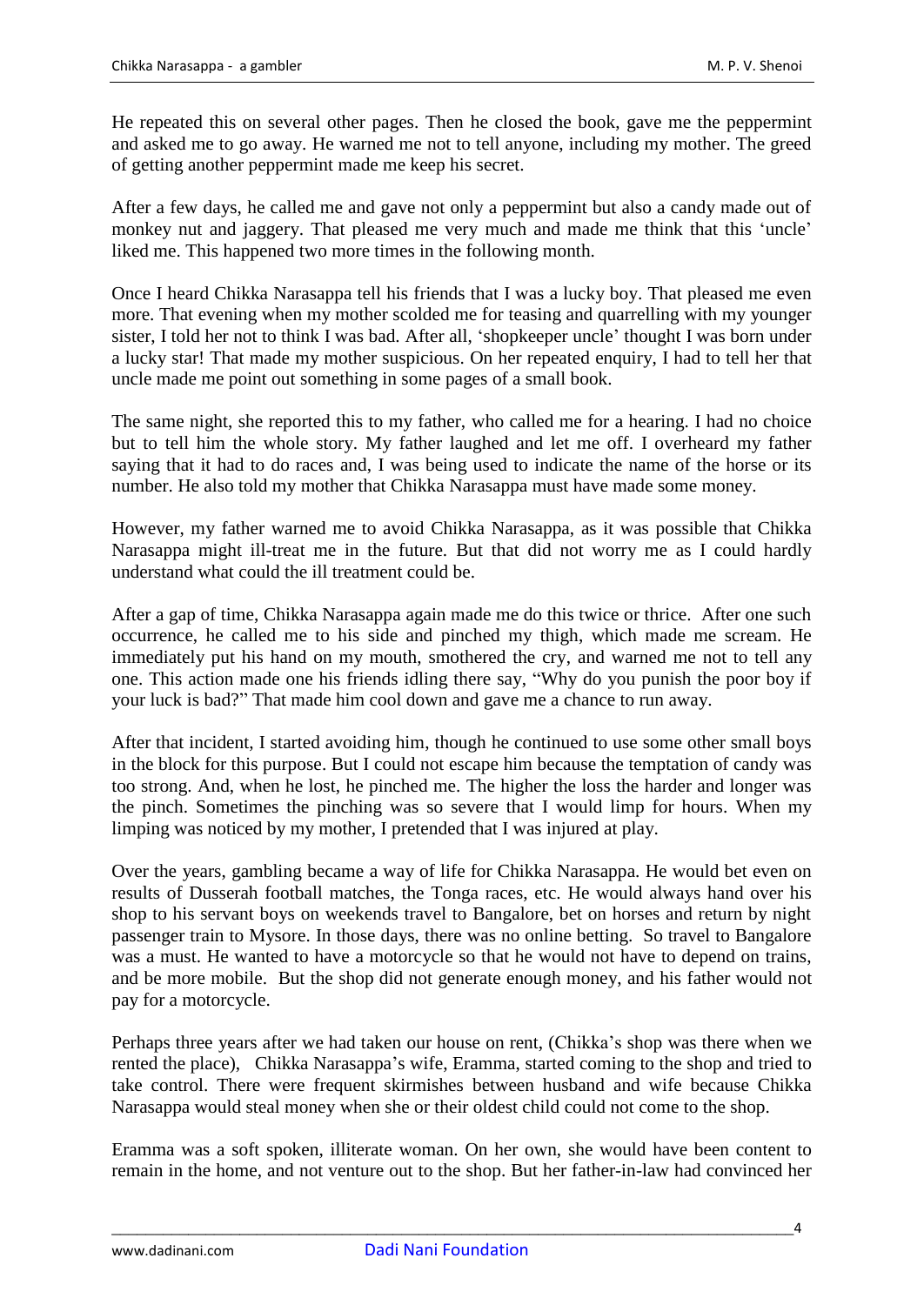that she had to take over the reins, if their family wanted to have a comfortable life. She made excellent rapport with my mother for gossip and advice.

Even though my mother herself was illiterate and did not go out much, she had acquired a lot of worldly knowledge. She had to manage my father. He would not keep account and was a spend thrift of a sort who would spend money on priests, pujas, *homas* and *hundis* in temple. So on the day my father was paid, she had to extract a part of his salary, with which she had to manage the household. She weighed every expenditure, and kept a detailed account with my elder brother"s help. Further, she was an active member of the women's gossip club where all problems of the *vatara* were discussed. She was sharp and kept track of good solutions to problems.

It seems that my mother"s advice had helped Eramma, so the bond between them had become strong. Nevertheless, Eramma rejected my mother"s repeated suggestion that Eramma send her children to school.

Eramma"s management of the shop downgraded Chikka Narasappa"s authority. But, even this did not induce him to give up betting on races. He had a befriended a rich man of his own caste (Gowda clan, who are landholding gentry) who owned a Matchless motor cycle and was also fond of races. So Narasappa now travelled with him and returned on Sunday night, leaving Bangalore soon as last race ended. One day we heard that he and his friend were missing. Next day their bodies were recovered somewhere downstream in river Cauvery near Srirangapatnam. It was surmised they had fallen into the river near the approach bend to the narrow bridge British had built on the eastern arm of Cauvery. His body was brought to the village, and after much breast beating and crying, was buried in the family fields, as was the custom of the Gowdas.

Eramma prospered, as she was sensible and cautious. Soon after, we moved out from that area to a suburb nearer to city and to my father's work place. Our contact with her was lost. But, a few years later we learnt that she and her family had gone back to the village. Whenever Eramma had some surplus money, she had invested in lands in the village on her father-in-law's advice. One day, with enough money saved, she must have decided to return to the village.

## **Epilogue**

Those days, I could not understand the intense dislike Eramma and her relatives had for education. Now, after years of imparting vocational training related to civil engineering, I have a better appreciation of their view. In 1858, Lord Macaulay wanted our people to lose whatever skills they had in working with tools and develop a taste for white-collar jobs, as the British did not want Indians to develop manufacturing skill and compete with them. So Macaulay designed an educational system to produce clerks.

With our Brahminical culture and our salary and reward system, we have fine-tuned it. The white-collar job fetches more money, provides growth in career and status in life. But, an artisan gets lower wages and has no chances of improvement in status; he remains an artisan, at the most a supervisor, or a *mistri* (skilled worker). Whenever I have asked my workers what jobs they want their children to have, their wish is white-collar jobs in the Government or in private companies. We have been unable to devise curriculum for rural schools where